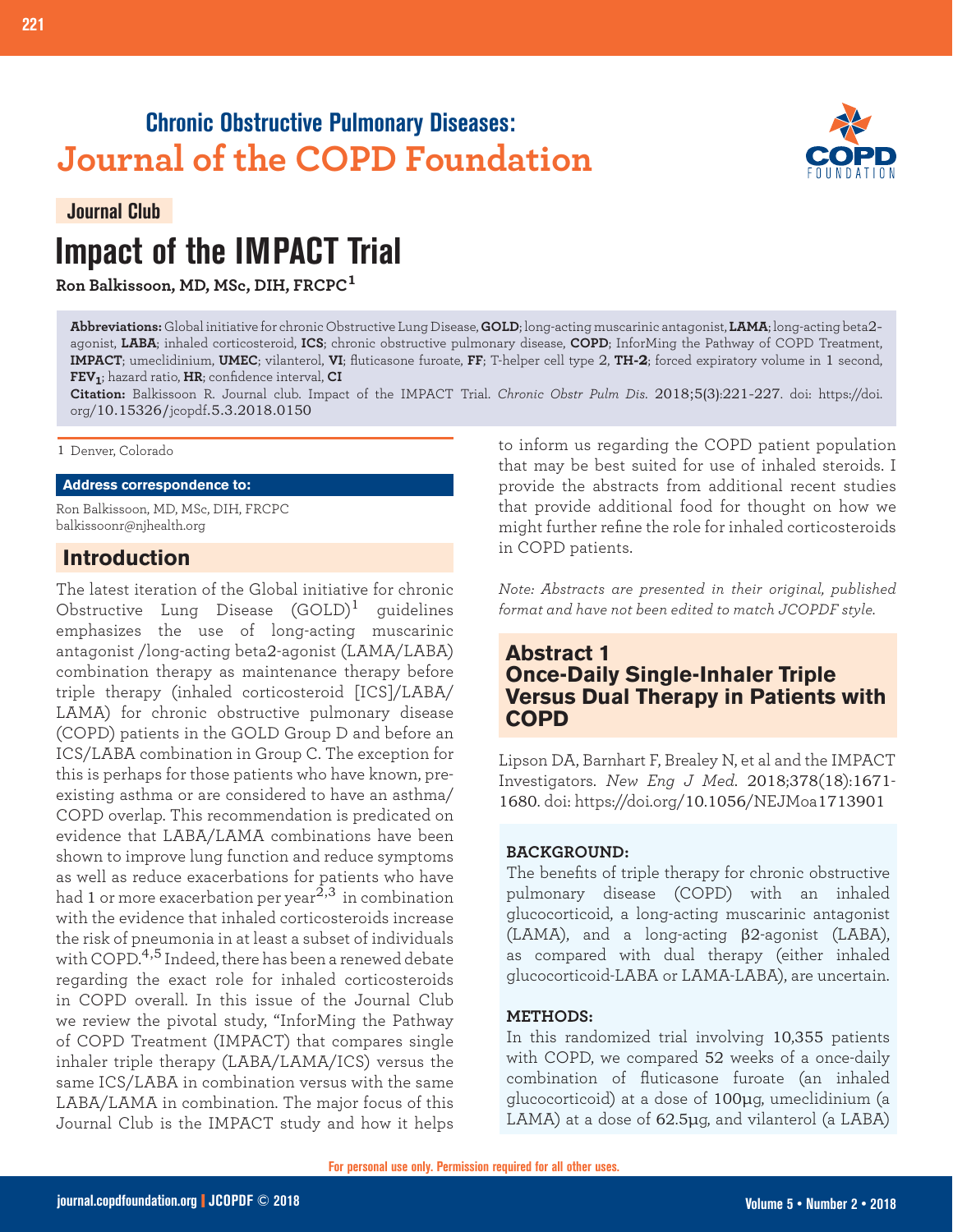at a dose of 25μg (triple therapy) with fluticasone furoate-vilanterol (at doses of 100μg and 25μg, respectively) and umeclidinium-vilanterol (at doses of 62.5μg and 25μg, respectively). Each regimen was administered in a single Ellipta inhaler. The primary outcome was the annual rate of moderate or severe COPD exacerbations during treatment.

#### **RESULTS:**

The rate of moderate or severe exacerbations in the triple-therapy group was 0.91 per year, as compared with 1.07 per year in the fluticasone furoate-vilanterol group (rate ratio with triple therapy, 0.85; 95% confidence interval [CI], 0.80 to 0.90; 15% difference; P<0.001) and 1.21 per year in the umeclidiniumvilanterol group (rate ratio with triple therapy, 0.75; 95% CI, 0.70 to 0.81; 25% difference; P<0.001). The annual rate of severe exacerbations resulting in hospitalization in the triple-therapy group was 0.13, as compared with 0.19 in the umeclidinium-vilanterol group (rate ratio, 0.66; 95% CI, 0.56 to 0.78; 34% difference; P<0.001). There was a higher incidence of pneumonia in the inhaled-glucocorticoid groups than in the umeclidinium-vilanterol group, and the risk of clinician-diagnosed pneumonia was significantly higher with triple therapy than with umeclidiniumvilanterol, as assessed in a time-to-first-event analysis (hazard ratio, 1.53; 95% CI, 1.22 to 1.92; P<0.001).

#### **CONCLUSIONS:**

Triple therapy with fluticasone furoate, umeclidinium, and vilanterol resulted in a lower rate of moderate or severe COPD exacerbations than fluticasone furoate-vilanterol or umeclidinium-vilanterol in this population. Triple therapy also resulted in a lower rate of hospitalization due to COPD than umeclidiniumvilanterol. (Funded by GlaxoSmithKline; IMPACT ClinicalTrials.gov number, NCT02164513

#### **Comments**

The primary findings from this trial are that single inhaler, triple therapy reduced moderate-to-severe COPD exacerbations and lead to lower rates of hospitalization due to COPD then the LAMA/LABA combination, umeclidinium/vilanterol (UMEC/VI). A recently published study demonstrated no difference (non-inferiority) between the fluticasone furoate (FF)/ VI/UMEC inhaler versus FF/VI+UMEC in a separate inhaler.6 The rate of pneumonia was indeed higher in both of the fluticasone furoate containing arms of the study compared to the UMEC/VI combination. Pneumonias were confirmed by chest x-rays compared to the baseline chest x-rays at the beginning of study. The study also indicated that a triple (FF/VI/ UMEC) might play a role in preventing more serious exacerbations that lead to hospitalization as compared to a LAMA/LABA combination. This could be on the basis of the addition of FF alone or also to the proposed synergistic effects of combining ICS and LABA formulations together.

The study also demonstrated that participants with 2 or more moderate-to-severe exacerbations in the previous 12 months were more likely to have a greater reduction in exacerbations if they were on FF (either as FF/VI/UMEC or FF/VI) than if they were on UMEC/VI. The FF/VI/UMEC group had a 11% greater reduction in exacerbation rate compared to FF/VI and a 28% reduction compared to the UMEC/VI group whereas, in the cohort that had at least 1 exacerbation, there was a 21% reduction in exacerbations compared to the UMEC/VI group and a 20% reduction in exacerbations compared to the FF/VI group. Interestingly, this is in keeping with their prior iteration of the GOLD guidelines that had suggested that ICS/LABA was at least an equal choice for those patients that had 2 or more moderate-to-severe exacerbations or 1 hospitalization.

The participant entry criteria in the IMPACT trial did not exclude patients with a prior history of asthma. Previous studies have shown that there is an increased risk of developing COPD for individuals with airway hyper-responsiveness<sup>7</sup> and Christiansen and colleagues<sup>8</sup> noted that approximately 20% of patients in 2 large COPD cohorts demonstrated a T-helper cell type 2 (TH-2) genetic signature and that they appeared to be the best responders to ICS/LABA in those 2 study cohorts. Unfortunately, the authors from the IMPACT study do not provide the number of participants who reported a previous history of asthma. Nonetheless, all patients had to have at least a 10 pack-years smoking history, (about 35% in each treatment arm were current smokers). In addition, 57% had a baseline blood eosinophil count of greater than 150eos/μL and 18% demonstrated at least a 12%/200mL bronchodilator response. This study was designed utilizing the previous GOLD classification scheme that incorporated forced expiratory volume in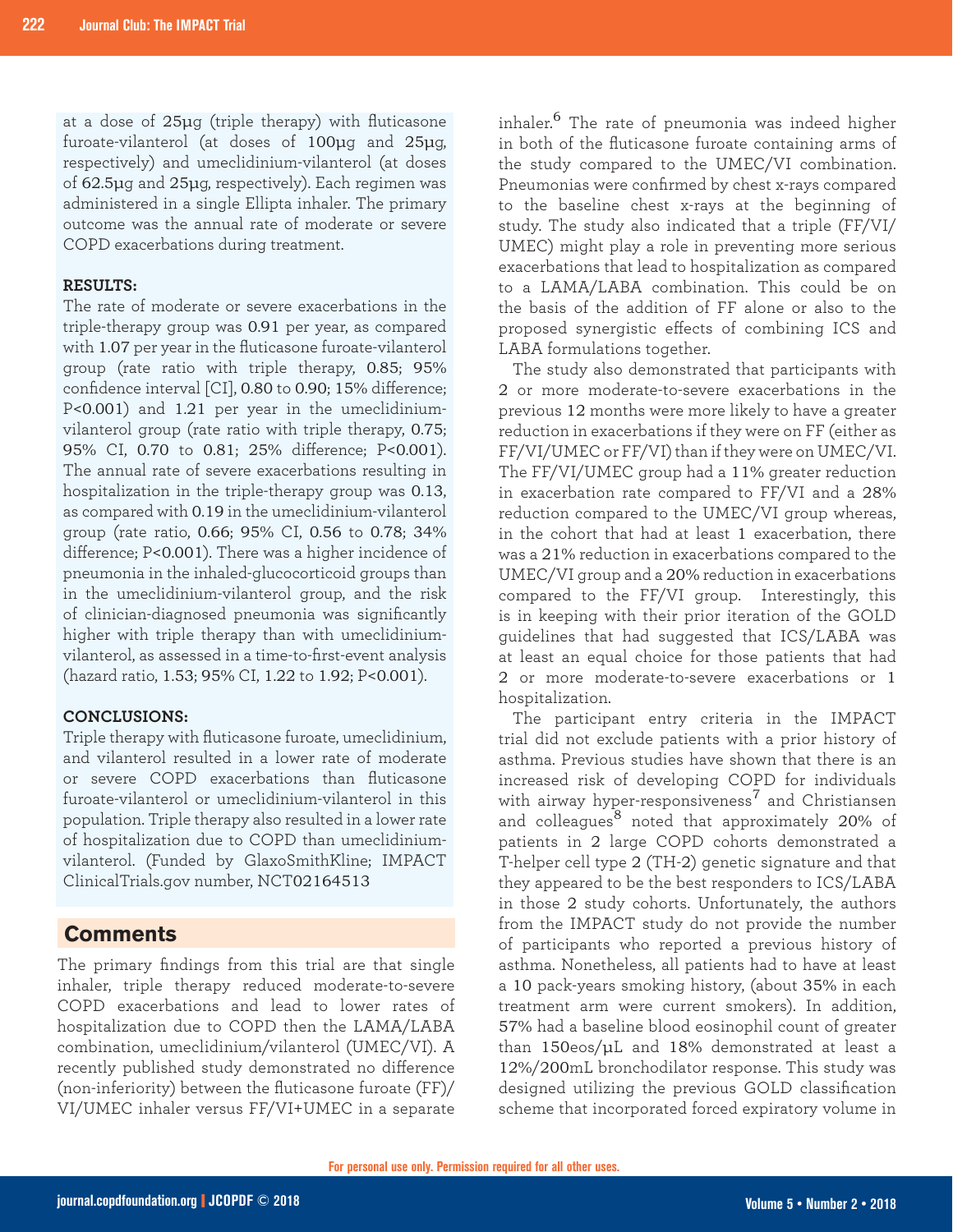1 second (FEV<sub>1</sub>). Only 1% had an FEV<sub>1</sub> greater than 80%, 37% between 50% and 80%, 47% between 30% and 50% and 16% had an  $FEV<sub>1</sub>$  less than 30%.

The authors did not find any difference in response to triple therapy comparing those with an eosinophil count above versus below 150eos/μL. There remains ongoing debate as to the appropriate cutoff point for eosinophils in terms of absolute eosinophils and in general to the utility of using blood eosinophils to predict responses to ICSs in COPD.<sup>9,10</sup> Even though we are not given the distribution and/or range of eosinophil counts, with further evaluation of the data collected this study may actually be quite helpful in supporting the notion that there is indeed a subset of patients with COPD who benefit from ICSs and that they are individuals who have a history of asthma or T2 type features and/or have 2 or more exacerbations per year.

Though not mentioned in the abstract, the study also showed a reduction in all-cause mortality (including off treatment participants) in the FF/VI/UMEC group (28.6%, hazard ration [HR] 0.71; 95% confidence interval [CI] 0.51-0.99), unadjusted *P* =0.043) compared to UMEC/VI. The reduction for FF/VI versus UMEC/ VI was not statistically significant (20.6% HR 0.79; 95% CI 0.58 to 1.10; *P*=0.164). The UMEC/VI group had only 2000 participants compared to the 2 steroid containing arms (4000 participants) and this sample size was calculated on the basis of exacerbation data as primary outcome. Hence, one is not able to interpret too much from the mortality signal as it was only a secondary outcome assessment and not even part of the hierarchical statistical analysis of secondary outcomes.

The IMPACT trial is unique and invaluable in that it compared the exact same medications in the same delivery device in different combinations and provides the best data to compare the relative efficacy and safety of dual versus triple combination therapies. The study clearly demonstrated that there remains a role for inhaled corticosteroids in the treatment of patients with COPD and that in some patients it perhaps should be considered before rather than "stepping up" after a LAMA/LABA combination fails to adequately reduce symptoms, improve lung function and/or reduce exacerbations. The Supplementary Appendix for this study has a wealth of data that helps us to further understand the characteristics of those patients who may be appropriate candidates. Unfortunately,

much of this information is not presented in the published manuscript. To further tease out the role of triple therapy it would be helpful to know further characteristics of the patients in this study such as total pack-year history, number of patients who met a cut off criteria eosinophil count of 300 or more as well as those who had a prior history of asthma or met criteria for asthma or asthma/COPD overlap. It would be very interesting for the investigators to consider performing a retrospective T2 genetic mutation signature analysis similar to Christiansen.<sup>8</sup> As presented, the data suggest that triple therapy may be more appropriate in the more severe patients (higher exacerbation frequency history) and/or those with underlying asthmatic type characteristics where the additional use of ICSs are of greatest benefit. We do not have enough information from this study to understand what proportion of the patients likely fall into this category. Clearly, for a subset of patients, the risk of pneumonia may very well outweigh the benefits of ICS use but this study reaffirms that there is a group of COPD patients for whom triple therapy is superior to LAMA/LABA combinations and our task is to further study and identify the characteristics that define this population.

#### **Abstract 2 Single-inhaler Triple Therapy in Symptomatic COPD Patients: FULFIL Subgroup Analyses**

Halpin DMG, Birk R, Brealey N, et al. *ERJ Open Res*. 2018;4(2):00119-2017. doi: https://doi.org/10.1183/23120541.00119-2017

Triple inhaled corticosteroid (ICS)/long-acting muscarinic antagonist (LAMA)/long-acting β2-agonist (LABA) therapy is recommended for symptomatic patients with chronic obstructive pulmonary disease (COPD) and at risk of exacerbations. However, the benefits versus sideeffects of triple inhaled therapy for COPD, based on distinct patient clinical profiles, are unclear. FULFIL, a phase III, randomised, double-blind study, compared 24 weeks of once-daily fluticasone furoate/umeclidinium/vilanterol (FF/UMEC/VI) 100/62.5/25µg using the Ellipta inhaler with twicedaily budesonide/formoterol (BUD/FOR) 400/12µg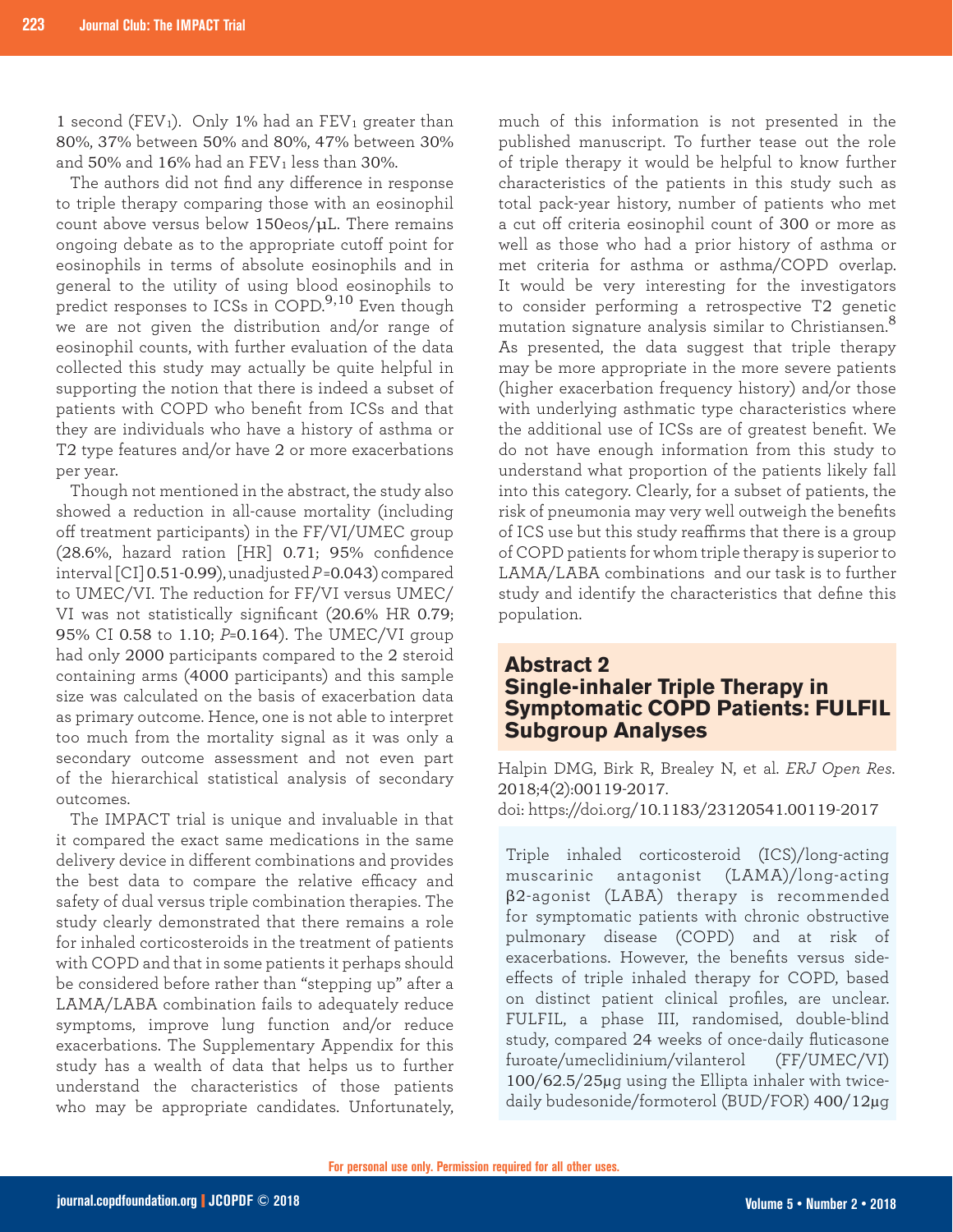using the Turbuhaler. Subgroup analyses of forced expiratory volume in  $1 \text{ s}$  (FEV<sub>1</sub>), St George's Respiratory Questionnaire (SGRQ) Total score and exacerbation rates were carried out. Subgroups were defined by COPD medication at screening (ICS+LABA, BUD+FOR, ICS+LABA+LAMA, LAMA alone, tiotropium alone and LAMA+LABA), by disease severity (lung function and exacerbations) and by exacerbation history (exacerbation severity and frequency). In the intent-to-treat population  $(n=1810)$  at week 24, FF/UMEC/VI  $(n=911)$  versus BUD/FOR ( $n=899$ ) improved FEV<sub>1</sub> and SGRQ Total score and reduced mean annual exacerbation rates in all disease severity and exacerbation history subgroups. FF/UMEC/VI versus BUD/ FOR improved FEV<sub>1</sub> and SGRQ Total score in all medication subgroups and reduced mean annual exacerbation rates in all medication subgroups, except LAMA+LABA. Adverse events were similar across subgroups. These findings support the benefit of FF/UMEC/VI compared with dual ICS/ LABA therapy in patients with symptomatic COPD regardless of diseaseseverity or prior treatment and may help to inform clinical decision making.

#### **Comments**

This study demonstrates the superiority of triple therapy versus ICS/LABA alone but, unlike IMPACT, it compared different medications and different delivery devices. It does suggest however that the dual bronchodilation does not only impact symptoms and FEV1 but also reduces exacerbations.

#### **Abstract 3**

**Intensified Therapy with Inhaled Corticosteroids and Long-Acting β2-Agonists at the Onset of Upper Respiratory Tract Infection to Prevent Chronic Obstructive Pulmonary Disease Exacerbations. A Multicenter, Randomized, Double-Blind, Placebo-controlled Trial**

Stolz D, Hirsch HH, Schilter D, et al. *Am J Respir Crit Care Med*. 2018;197(9):1136-1146. doi: https://doi.org/10.1164/rccm.201709-1807

#### **RATIONALE:**

The efficacy of intensified combination therapy with inhaled corticosteroids (ICS) and long-acting β2 agonists (LABA) at the onset of upper respiratory tract infection (URTI) symptoms in chronic obstructive pulmonary disease (COPD) is unknown.

#### **OBJECTIVES:**

To evaluate whether intensified combination therapy with ICS/LABA, at the onset of URTI symptoms, decreases the incidence of COPD exacerbation occurring within 21 days of the URTI.

#### **METHODS:**

A total of 450 patients with stable, moderate to very severe COPD, were included in this investigatorinitiated and -driven, double-blind, randomized, placebo-controlled study. At inclusion, patients were assigned to open-labeled low-maintenance dose ICS/LABA. Each patient was randomized either to intensified-dose ICS/LABA or placebo and instructed to start using this medication only in case of a URTI, at the onset of symptoms, twice daily, for 10 days.

#### **MEASUREMENTS AND MAIN RESULTS:**

The incidence of any exacerbation following a URTI was not significantly decreased in the ICS/LABA group, as compared with placebo (14.6% vs. 16.2%; hazard ratio, 0.77; 95% confidence interval, 0.46- 1.33; P = 0.321) but the risk of severe exacerbation was decreased by 72% (hazard ratio, 0.28; 95% confidence interval, 0.11-0.74%; P = 0.010). In the stratified analysis, effect size was modified by disease severity, fractional exhaled nitric oxide, and the body mass index-airflow obstruction-dyspnea, and exercise score. Compared with the stable period, evidence of at least one virus was significantly more common at URTI, 10 days after URTI, and at exacerbation.

#### **CONCLUSIONS:**

Intensified combination therapy with ICS/LABA for 10 days at URTI onset did not decrease the incidence of any COPD exacerbation but prevented severe exacerbation. Patients with more severe disease had a significant risk reduction for any exacerbation. Clinical trial registered with www.isrctn.com (ISRCTN45572998).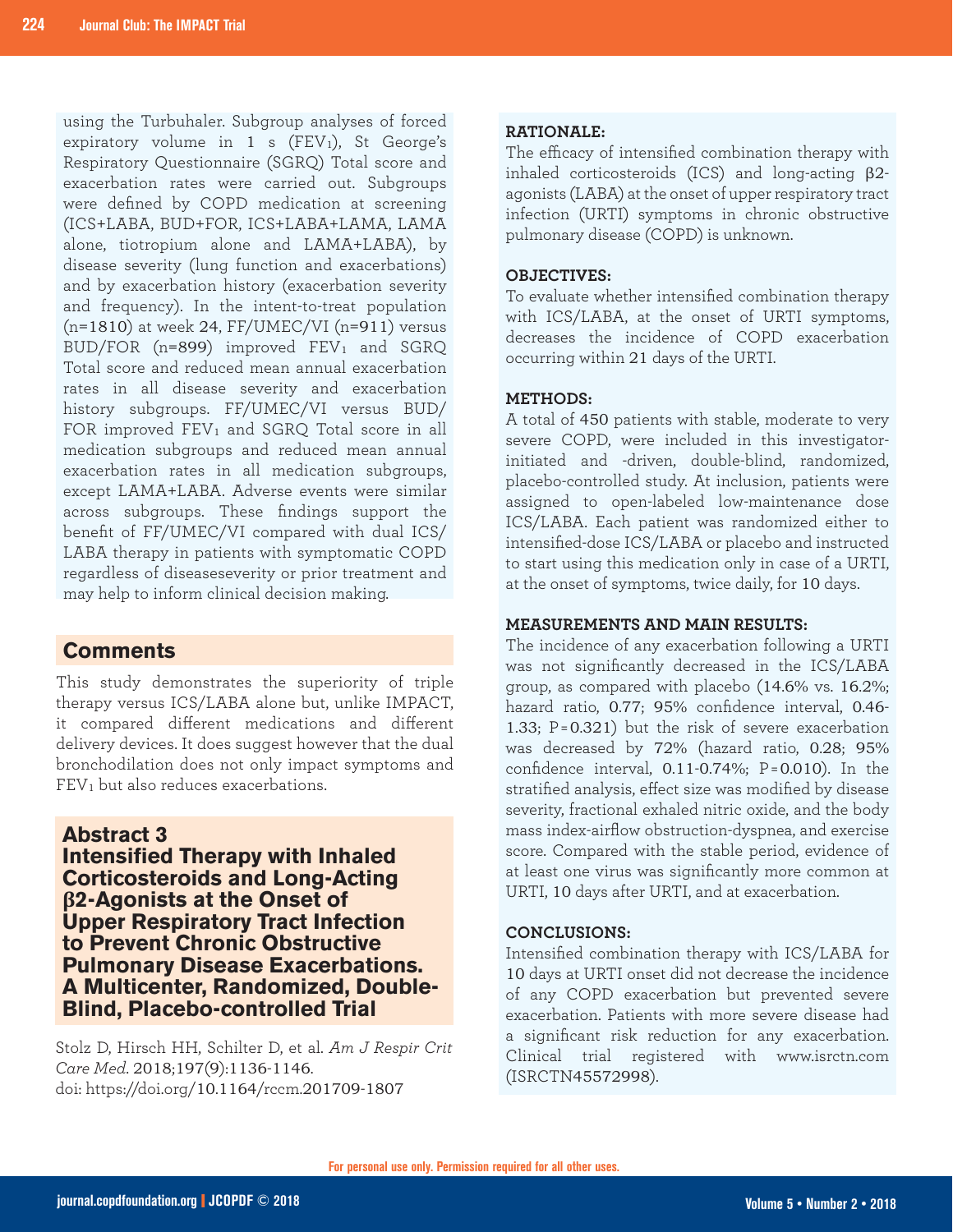#### **KEYWORDS:**

ICS; LABA; treatment for COPD exacerbations

#### **Comments**

This study suggests that more severe exacerbations were reduced. This potentially is not insignificant in terms of additional treatment costs and indirect costs related to missed work, school, etc. The authors did not examine these outcomes. Interestingly, there were no signs of significant, increased side effects with the additional LABA use for 10 days. It is also instructive that there was an association with viral infections and exacerbations.

#### **Abstract 4 Corticosteroid Suppression of Antiviral Immunity Increases Bacterial Loads and Mucus Production in COPD Exacerbations**

Singanayagam A, Glanville N, Girkin JL, et al. *Nat Commun*. 2018;9(1):2229. doi: https://doi.org/10.1038/s41467-018-04574-1

Inhaled corticosteroids (ICS) have limited efficacy in reducing chronic obstructive pulmonary disease (COPD) exacerbations and increase pneumonia risk, through unknown mechanisms. Rhinoviruses precipitate most exacerbations and increase susceptibility to secondary bacterial infections. Here, we show that the ICS fluticasone propionate (FP) impairs innate and acquired antiviral immune responses leading to delayed virus clearance and previously unrecognised adverse effects of enhanced mucus, impaired antimicrobial peptide secretion and increased pulmonary bacterial load during virusinduced exacerbations. Exogenous interferon-β reverses these effects. FP suppression of interferon may occur through inhibition of TLR3- and RIG-I virus-sensing pathways. Mice deficient in the type I interferon-α/β receptor (IFNAR1-/-) have suppressed antimicrobial peptide and enhanced mucin responses to rhinovirus infection. This study identifies type I interferon as a central regulator of antibacterial immunity and mucus production. Suppression of interferon by ICS during virus-induced COPD exacerbations likely mediates pneumonia risk and raises suggestion that inhaled interferon-β therapy may protect.

PMID: 29884817 PMCID: PMC5993715 DOI: 10.1038/s41467-018-04574-1

#### **Comments**

This is an interesting animal study that provides insights into potential mechanisms that might predispose some individuals using ICSs to increased risks of pneumonia.

#### **Abstract 5 Role of Eosinophils in Airway Inflammation of Chronic Obstructive Pulmonary Disease**

Tashkin DP, Wechsler ME. *Int J Chron Obstruct Pulmon Dis*. 2018;13:335-349. doi: https://doi.org/10.2147/ COPD.S152291

COPD is a significant cause of morbidity and mortality. In some patients with COPD, eosinophils contribute to inflammation that promotes airway obstruction; approximately a third of stable COPD patients have evidence of eosinophilic inflammation. Although the eosinophil threshold associated with clinical relevance in patients with COPD is currently subject to debate, eosinophil counts hold potential as biomarkers to guide therapy. In particular, eosinophil counts may be useful in assessing which patients may benefit from inhaled corticosteroid therapy, particularly regarding exacerbation prevention. In addition, several therapies targeting eosinophilic inflammation are available or in development, including monoclonal antibodies targeting the IL5 ligand, the IL5 receptor, IL4, and IL13. The goal of this review was to describe the biologic characteristics of eosinophils, their role in COPD during exacerbations and stable disease, and their use as biomarkers to aid treatment decisions. We also propose an algorithm for inhaled corticosteroid use, taking into consideration eosinophil counts and pneumonia history, and emerging eosinophil-targeted therapies in COPD.

#### **KEYWORDS:**

asthma; corticosteroids; lung disease; pneumonia; pulmonary diseases PMID: 29403271PMCID: PMC5777380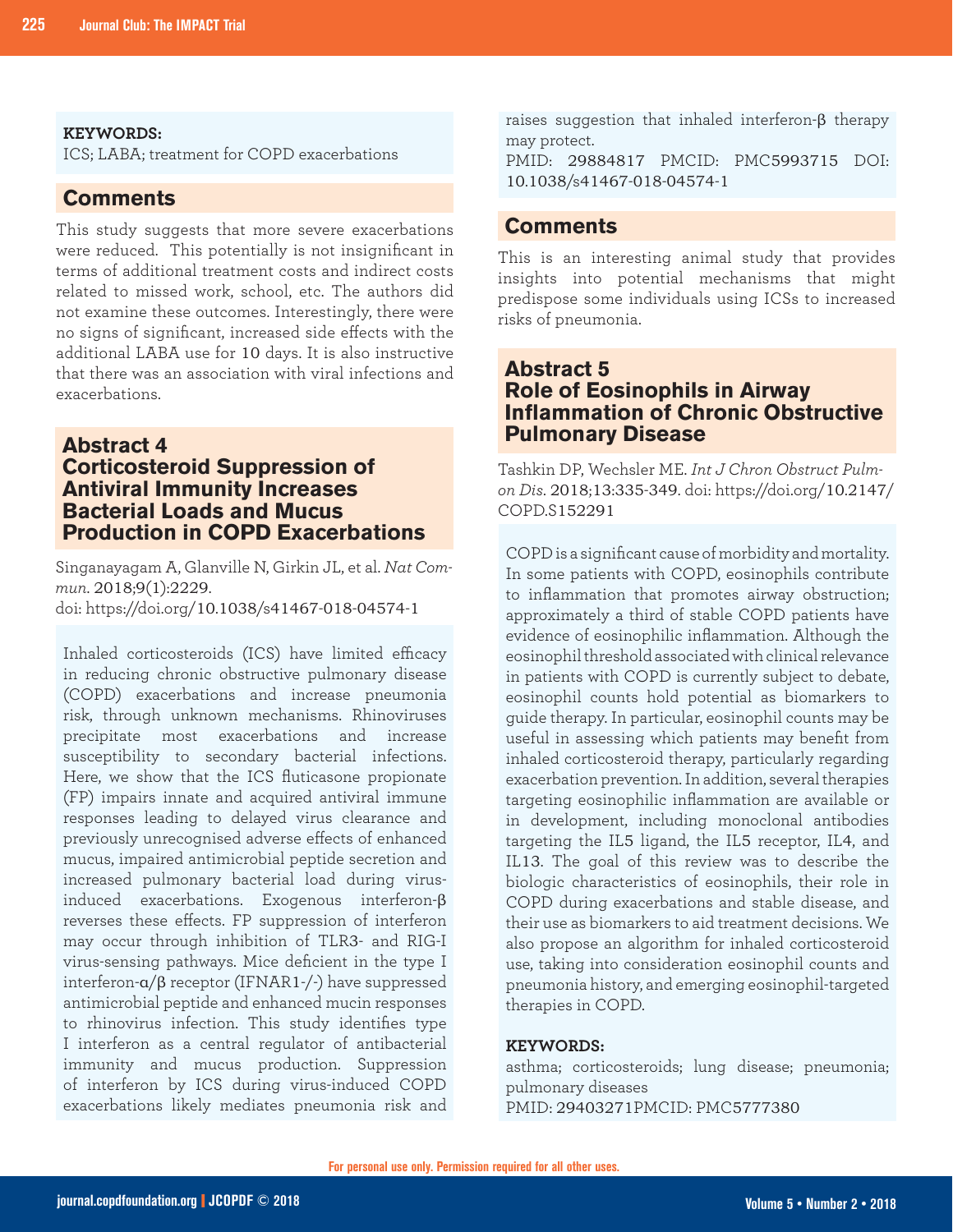### **Comments**

An interesting review that not only discusses the potential role of anti-eosinophil biologics in COPD but also proposes an algorithm for ICS use in COPD.